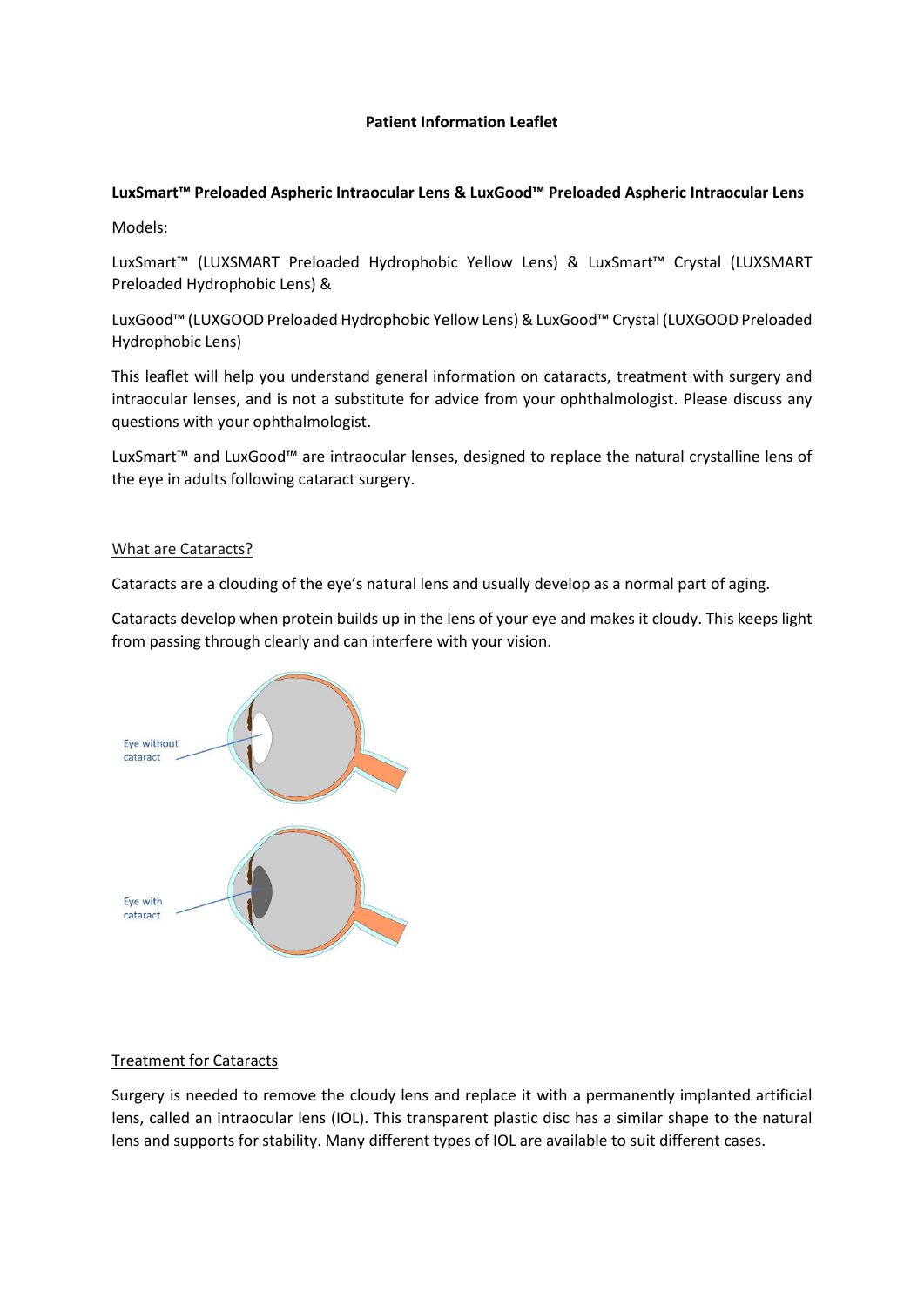Once the cataract is removed, LuxSmart™ or LuxGood™ IOLs are placed in the same lens capsular bag that the cataract previously occupied. These IOLs correct vision and help your eye focus at a predetermined distance after surgery.

These IOLs come in different powers to correct different refractive errors such as myopia and hyperopia.

LuxSmart™ Crystal and LuxGood™ Crystal feature an acrylic hydrophobic cross-linked copolymer material which includes a UV absorber to protect against light that could lead to ocular damage.

LuxSmart™ and LuxGood™ feature an additional blue light filtering chromophore to protect against blue light. The LuxSmart™ and LuxGood™ IOLs utilize a design that is based only on refractive profiles. LuxGood™ IOLs have no aberration optics and LuxSmart™ IOLs have negative spherical aberration optics . Your ophthalmologist will determine the best lens for you based on your needs and the results of the examination.

### Potential Risks

Cataract surgery is safe but does have risks of complications. Complications may occur as a result of the removal of your cataract whether an intraocular lens (IOL) is implanted. Complications of cataract surgery range from minor, usually temporary side effects, to sight-threatening complications. Significant sight-threatening complications are extremely rare and include, but are not limited to: inflammation, infection, bleeding, swelling, and retinal detachment. People with existing medical conditions affecting the eye might be at a higher risk of developing complications, your ophthalmologist will weigh the potential benefit/risk ratio.

Sometimes after cataract surgery, you may find that things start to look cloudy again. It happens because the lens capsule -- the part of your eye that holds your new artificial lens in place -- begins to thicken up.

You may hear your doctor call this by its medical name: posterior capsule opacification. The problem may not show up right away. You may notice it months or years later.

Your doctor may suggest a procedure called YAG to fix it. This surgery takes a few minutes and is painless. A surgeon uses a laser to open up the thickening around the lens capsule and let more light get through your artificial lens. That will clear up your cloudy vision.

Routine eye exams remain very important after cataract surgery to monitor the health of your eyes and the clarity of your vision. Your ophthalmologist will advise on the frequency of these examinations.

Prior to the surgery, your doctor will do some tests to measure the size and shape of your eye to determine the size and strength of the intraocular lens. Your ophthalmologist will discuss the different IOL choices with you.

Your doctor will also explain the cataract procedure and a pre-admission assessment will be performed. Your ophthalmologist will also need to know your medical history to plan the best